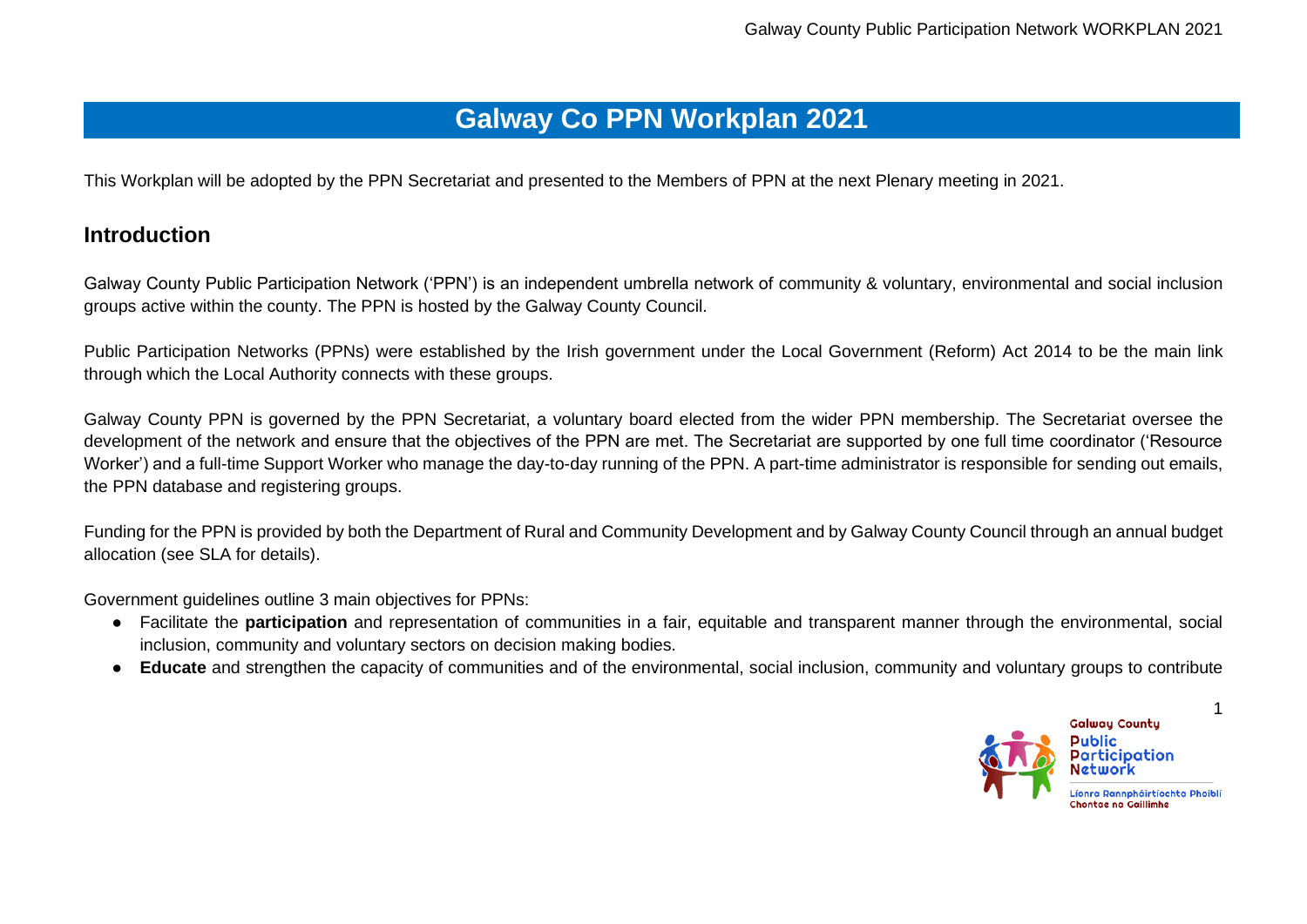positively to the community in which they reside/participate.

● Provide **information** relevant to the environmental, social inclusion, community and voluntary sector and act as a hub around which information is distributed and received.

These Government guidelines also specify a number of principles and values that PPNs are expected to operate by; they should be inclusive, participatory, independent, value diversity, be transparent and accountable.

The 2021 Workplan incorporates the 3 main objectives of PPNs listed above and generally focuses on building the capacity of community groups to create positive change in their communities and have a voice in local decision-making processes.

The focus of Galway County PPN's work in 2021 will be on:

- Supporting and building the capacity of our members and our representatives to engage with Galway County Council's policy-making structures.
- Building cohesive and engaged Community and Voluntary, Environmental and Social Inclusion pillar groups within the PPN who can support the work of our representatives.
- To begin the consultation process of a 'PPN Vision for Community Wellbeing', which, when completed will act as a guide for the work of the PPN, ensuring that it reflects the priorities of its members.
- Continuing to engage with groups from under-represented communities, new communities and minority groups to make sure these groups have an opportunity to join the PPN and input into local authority decision-making.
- Continuing to support the local community through COVID-19 pandemic.

It is important to note that, due to the pandemic, it is difficult to predict how priorities will change in 2021, what the levels of restrictions will be and what immediate needs will arise in the community. As such, the PPN Workplan may need to be updated to respond to current need, reflecting any changes.

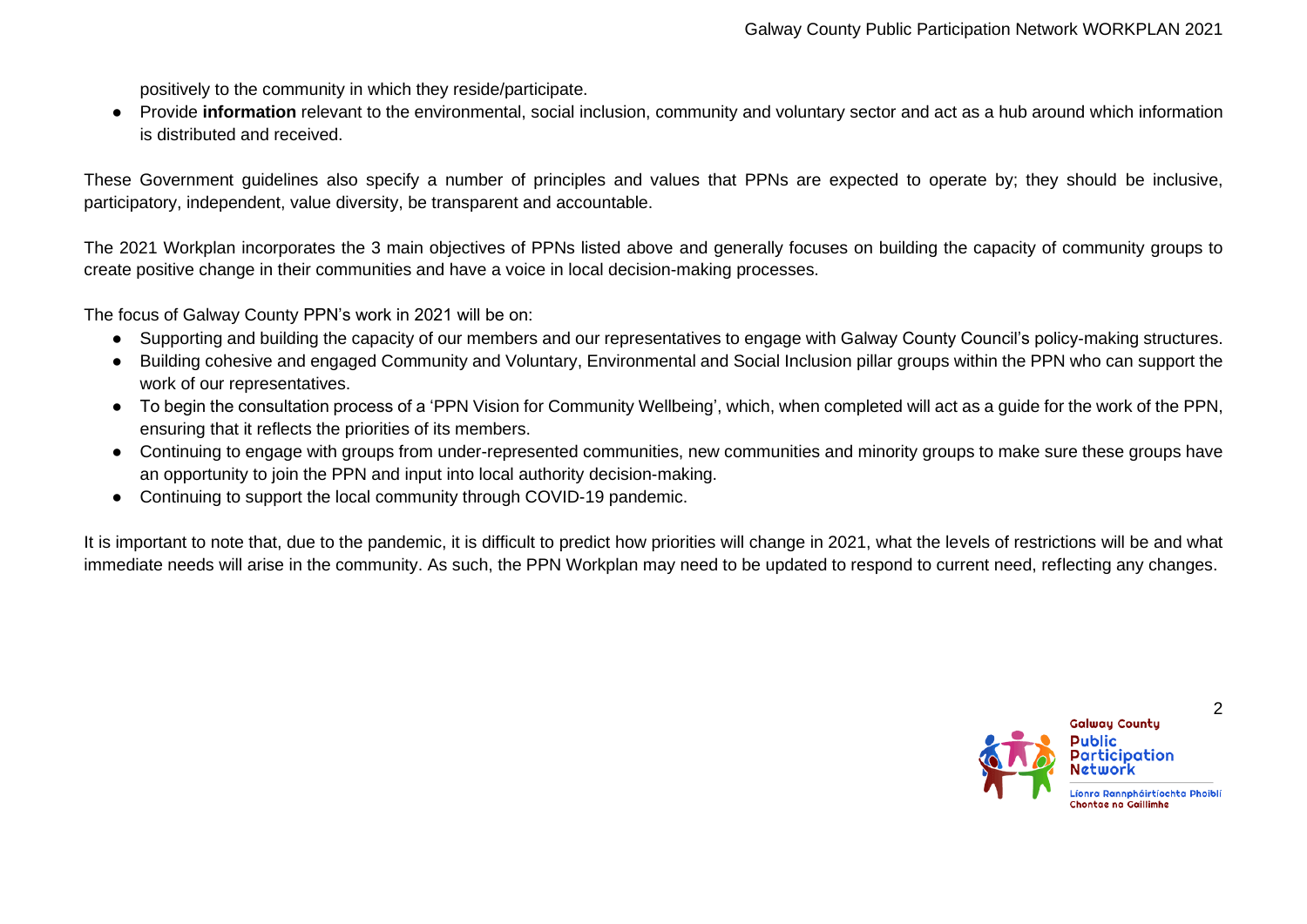| <b>Galway County Participation Network Workplan 2021</b> |                                                      |                                                                                                                          |                  |                                                                                                                                                                                                                                                                                               |  |  |
|----------------------------------------------------------|------------------------------------------------------|--------------------------------------------------------------------------------------------------------------------------|------------------|-----------------------------------------------------------------------------------------------------------------------------------------------------------------------------------------------------------------------------------------------------------------------------------------------|--|--|
| <b>Objective 1</b>                                       | <b>Participate! (Hear the Community Voice)</b>       |                                                                                                                          |                  |                                                                                                                                                                                                                                                                                               |  |  |
| <b>Key Action</b>                                        |                                                      | Support PPN members to identify issues of collective concern, to take action on these issues and influence local policy. |                  |                                                                                                                                                                                                                                                                                               |  |  |
| <b>Planned</b><br>actions/activities/outputs             | <b>Who</b> is<br>responsible                         | Who can<br>help?                                                                                                         | <b>Timescale</b> | <b>Outcome/KPI</b>                                                                                                                                                                                                                                                                            |  |  |
| Ensure PPN representation on<br>decision making bodies   | Secretariat/<br>Resource<br>Worker/Support<br>Worker | PPN reps                                                                                                                 | as required      | Run elections as needed to ensure PPN representative positions<br>are filled, including new Secretariat members<br>Engage with PPN reps and provide rep training and discussion<br>forum<br>Facilitate the development of Linkage groups to support<br>$\bullet$<br>community representation. |  |  |
| Support PPN representatives<br>on decision-making bodies | Secretariat/<br><b>Resource Worker</b>               | PPN reps/<br>Consultant                                                                                                  | as required      | Ensure induction training is provided to new PPN representatives<br>and Secretariat members<br>Secretariat to meet with PPN representatives to address any<br>issues representatives are experiencing and to ensure they are<br>receiving the support they need                               |  |  |
| Support PPN members to take<br>part in consultations     | Secretariat/<br>Resource Worker/                     |                                                                                                                          | Ongoing          | Members are given timely information about upcoming<br>consultations and are facilitated to take part                                                                                                                                                                                         |  |  |

Improve inclusivity and **Secretariat/** Galway **Ongoing | • Continue developing the Galway Disability Forum** and to

part in consultations

Support Worker



● Run consultation workshops when appropriate, including online

represent the interests of persons with disabilities

consultations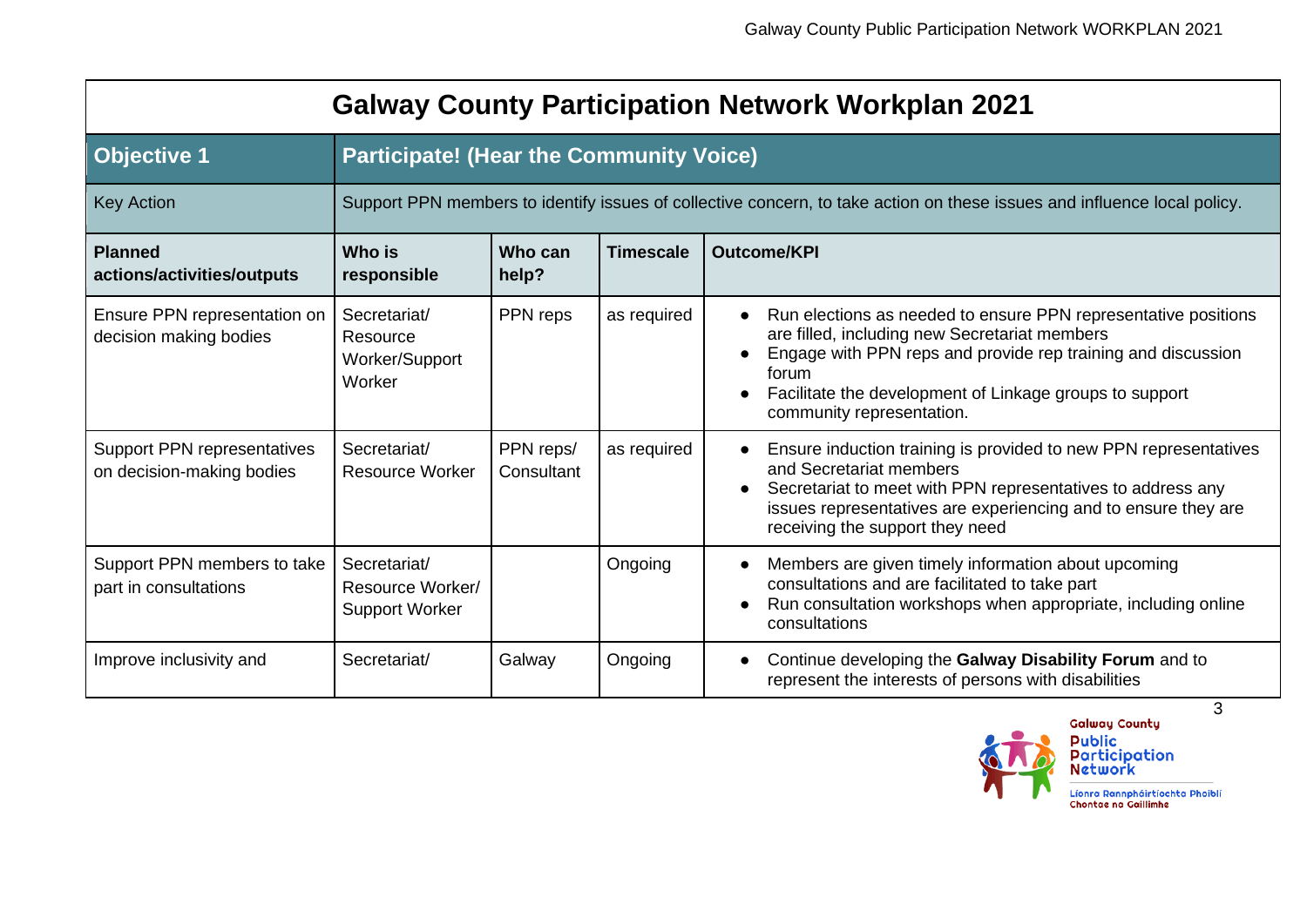| accessibility of PPN and its<br>activities.                                                               | Resource Worker/<br><b>Support Worker</b>                 | County<br>Council<br>Social<br>Inclusion<br>Officer                                        |         | Identify projects with the GDF<br>PPN organises pre-training on how to use various platforms for<br>online meetings<br>PPN provides one-to-one support to members that are not<br>confident in joining online meetings.                                                                                                                                                                                                                              |
|-----------------------------------------------------------------------------------------------------------|-----------------------------------------------------------|--------------------------------------------------------------------------------------------|---------|------------------------------------------------------------------------------------------------------------------------------------------------------------------------------------------------------------------------------------------------------------------------------------------------------------------------------------------------------------------------------------------------------------------------------------------------------|
| Enhance links and<br>engagement with minority<br>groups to support community<br>engagement and diversity. | Secretariat/<br>Resource Worker/<br><b>Support Worker</b> | Strategic<br>Policy<br>Committee<br>Reps,<br>Immigrant<br>Council of<br>Ireland            | Ongoing | Continue developing the Intercultural Forum to engage groups<br>from under-represented communities, new communities and<br>minority groups<br>Identify projects with the ICF<br>Run training on political participation with the Immigrant Council of<br>Ireland                                                                                                                                                                                     |
| Encourage Rep reporting and<br>the establishment of Linkage<br>Groups                                     | Secretariat/<br>Resource Worker/<br><b>Support Worker</b> | Strategic<br>Policy<br>Committee<br>Reps,<br>Sustainable<br>Energy<br>Authority<br>Ireland | Ongoing | Organise a Reps meeting<br>Remind reps to report and collect reports and post these on the<br>website<br>Develop the Housing linkage group<br>Develop the Planning SPC and Climate Action linkage group<br>= work with the Green Recovery Working Group to develop its<br>projects:<br>Climate action week in April,<br>a)<br>make galway County an SEC community,<br>b)<br>Climate Action National Action Plan Consultation required by<br>the DECC |

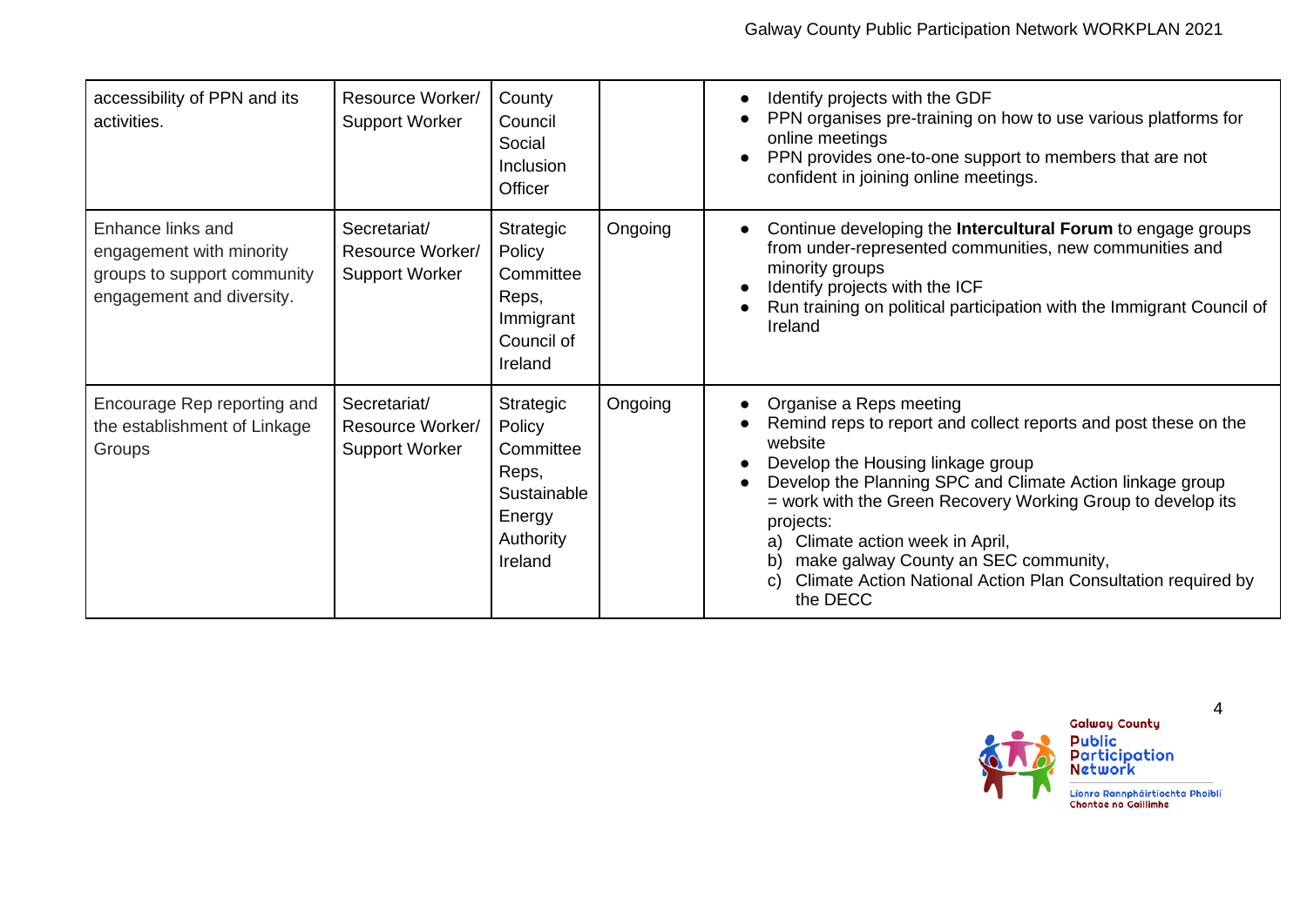| <b>Objective 2</b>                                                                                                                       | <b>Educate! (Capacity building)</b>                                                                                      |                                                                         |                  |                                                                                                                                                                                                                                                              |  |
|------------------------------------------------------------------------------------------------------------------------------------------|--------------------------------------------------------------------------------------------------------------------------|-------------------------------------------------------------------------|------------------|--------------------------------------------------------------------------------------------------------------------------------------------------------------------------------------------------------------------------------------------------------------|--|
| <b>Key Action</b>                                                                                                                        | Support PPN members to identify issues of collective concern, to take action on these issues and influence local policy. |                                                                         |                  |                                                                                                                                                                                                                                                              |  |
| <b>Planned</b><br>actions/activities/outputs                                                                                             | Who is<br>responsible                                                                                                    | Who can help?                                                           | <b>Timescale</b> | <b>Outcome/KPI</b>                                                                                                                                                                                                                                           |  |
| Run training/ workshops/<br>seminars based on member's<br>expressed and predicted<br>needs, including networking<br>and mentoring events | Resource<br>Worker/<br>Support<br>Worker                                                                                 | Galway<br>Roscommon<br>Education &<br>Training<br>Board/Consultan<br>ts | Ongoing          | Training/workshops/seminars run for PPN members<br>Attendance numbers<br>Feedback from attendees.<br>Feedback from attendees used to inform future training<br>Inclusion of groups who are distant from the decision-making<br>process in training/workshops |  |

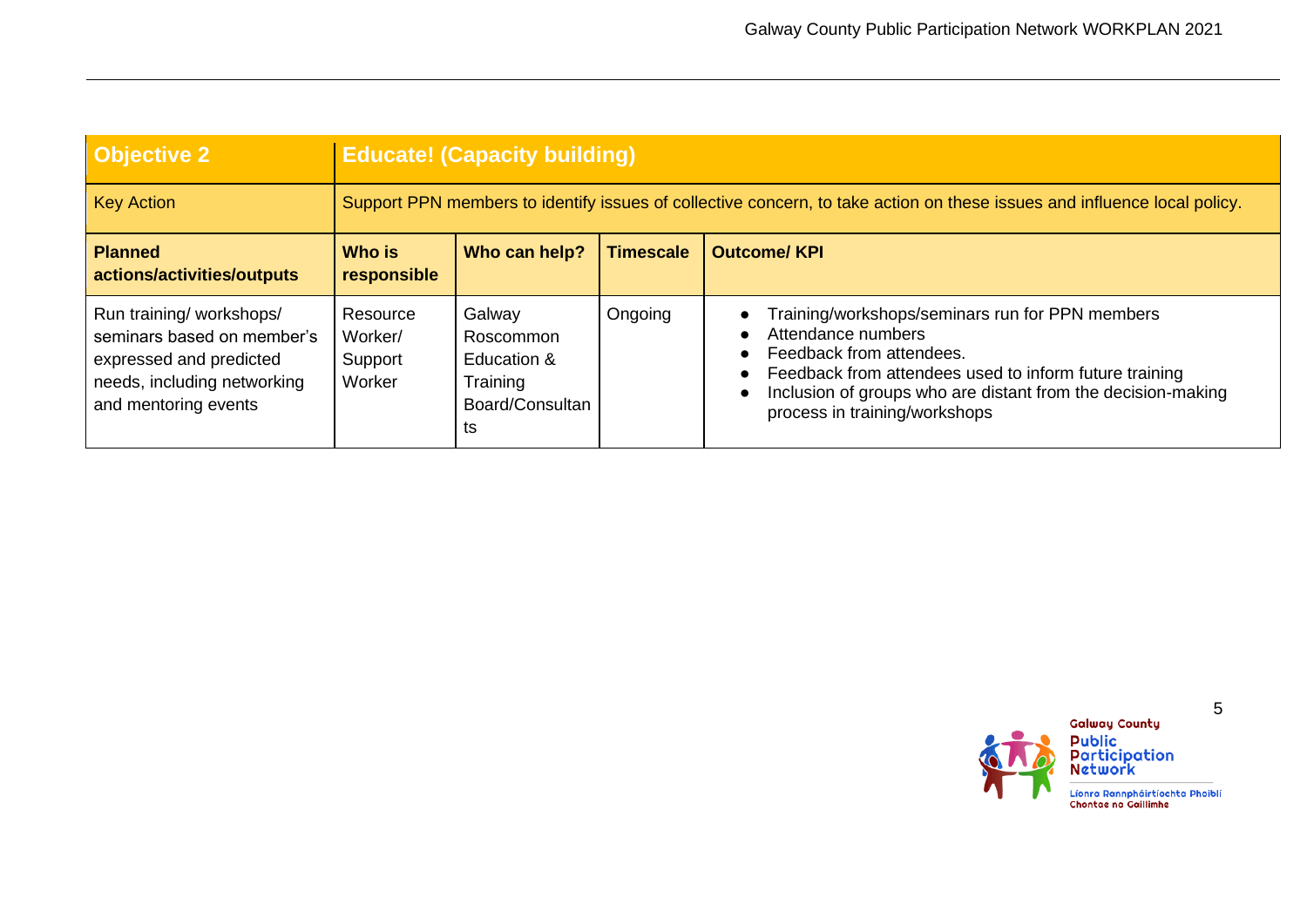| <b>Objective 3</b>                                                                                                | <b>INFORM! Communications &amp; Engagement</b>                                                                                           |                                                                                |                  |                                                                                                                                                                                          |  |  |
|-------------------------------------------------------------------------------------------------------------------|------------------------------------------------------------------------------------------------------------------------------------------|--------------------------------------------------------------------------------|------------------|------------------------------------------------------------------------------------------------------------------------------------------------------------------------------------------|--|--|
| <b>Key Action</b>                                                                                                 | Increase understanding of the Public Participation Network within PPN and externally, build relationships and improve<br>communications. |                                                                                |                  |                                                                                                                                                                                          |  |  |
| <b>Planned</b><br>actions/activities/outputs                                                                      | Who is<br>responsible                                                                                                                    | Who can<br>help?                                                               | <b>Timescale</b> | <b>Outcome/KPI</b>                                                                                                                                                                       |  |  |
| Take part in outreach<br>opportunities and support<br>community engagement and<br>participation in Galway         | Secretariat/<br>Resource<br>Worker                                                                                                       | <b>Galway County</b><br>Council / PPN<br>members/<br>external<br>organisations | ongoing          | Supporting the Covid helpline<br>Supporting the national Keep Well Campaign<br>Supporting the Community unit in the Galway County Council                                                |  |  |
| Ensure PPN events and<br>activities are documented,<br>make information about these<br>events publicly accessible | Resource<br>Worker/<br>Support<br>Worker                                                                                                 | <b>Galway County</b><br>Council                                                | ongoing          | Reports of Plenary meetings available on website<br>PPN activities shared on website, social media and PPN<br><b>Newsletter</b><br>Record the number of PPN engagements with local press |  |  |
| Provide support by email,<br>phone and face to face to PPN<br>members and to groups<br>looking to join PPN        | Resource<br>Worker/<br>Support<br>Worker                                                                                                 |                                                                                | ongoing          | Level of engagement with PPN members<br>New membership registrations                                                                                                                     |  |  |
| Distribute a newsletter with<br>relevant information on a                                                         | Support<br>Worker                                                                                                                        | PPN members                                                                    | monthly          | Level of engagement with Newsletter<br>within the PPN<br>external to PPN<br>$\circ$                                                                                                      |  |  |

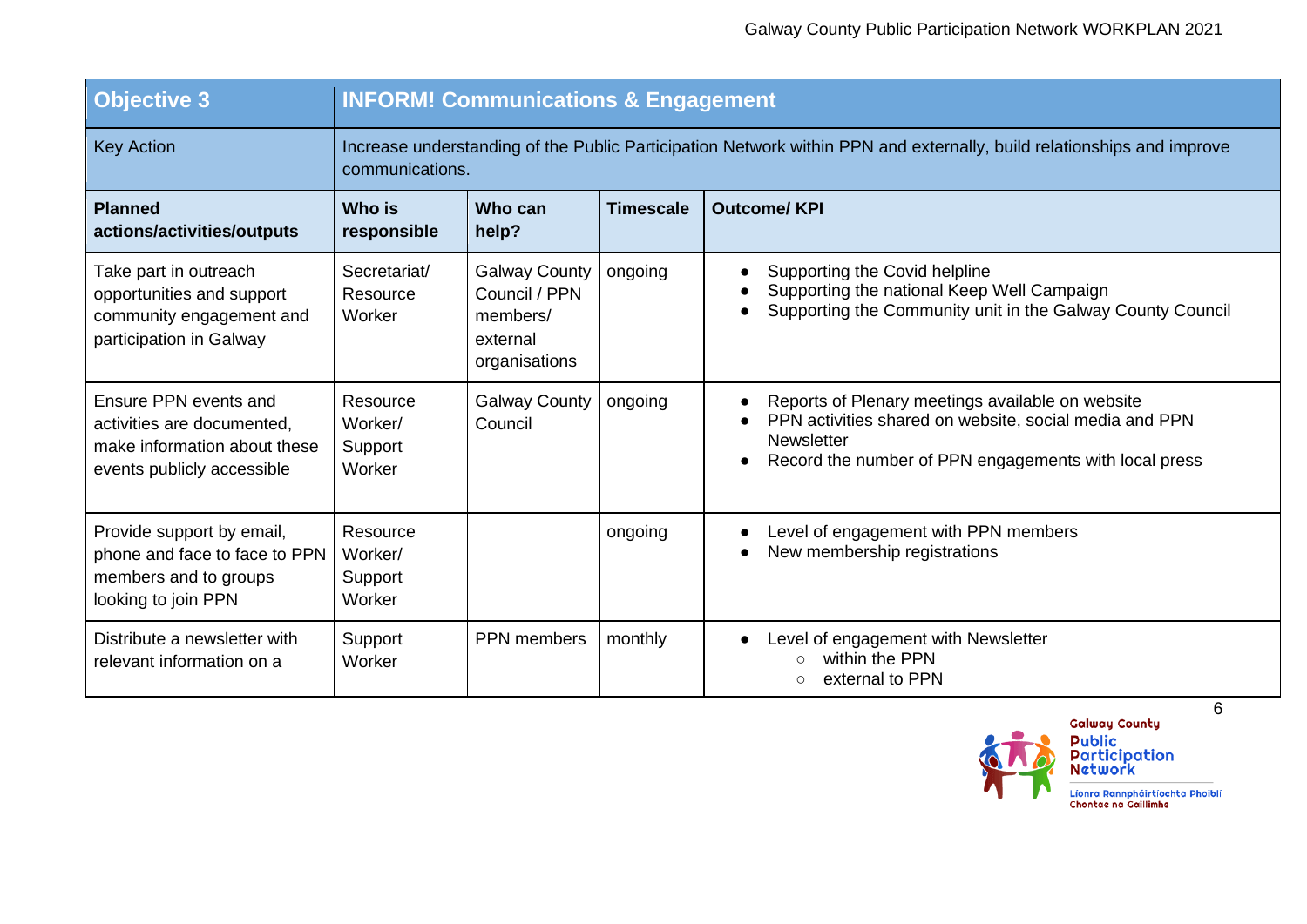| regular basis                                                     |                                          |         |                                                               |
|-------------------------------------------------------------------|------------------------------------------|---------|---------------------------------------------------------------|
| Maintain and develop the PPN<br>website and the event<br>calendar | Resource<br>Worker/<br>Support<br>Worker | ongoing | Evidence of website views<br>Number of web posts              |
| Maintain and develop PPN<br>Facebook & Twitter                    | Support<br>Worker                        | ongoing | Relevant posts made regularly<br>Interactions on social media |

| <b>Special Objective</b>                                                                                                                                                      | <b>Community Wellbeing Vision Statement</b>              |                                                                               |                                                                      |                                                                                                                                                                                                                                                                                                                                                                                           |  |
|-------------------------------------------------------------------------------------------------------------------------------------------------------------------------------|----------------------------------------------------------|-------------------------------------------------------------------------------|----------------------------------------------------------------------|-------------------------------------------------------------------------------------------------------------------------------------------------------------------------------------------------------------------------------------------------------------------------------------------------------------------------------------------------------------------------------------------|--|
| <b>Planned</b><br>actions/activities/outputs                                                                                                                                  | Who is<br>responsible                                    | Who can<br>help?                                                              | <b>Timescale</b>                                                     | <b>Outcome/KPI</b>                                                                                                                                                                                                                                                                                                                                                                        |  |
| Develop a Vision for<br>Community Wellbeing that<br>looks at what is required for<br>the wellbeing of individuals<br>and communities, now and for<br>the generations to come. | Secretariat/<br>Resource<br>Worker/<br>Support<br>Worker | <b>Galway County</b><br>Council,<br>Consultant,<br><b>PPN</b><br>stakeholders | Covid<br>dependent<br>as this has<br>to be an in-<br>person<br>event | Information on the Vision for Community Wellbeing shared with<br>members<br>Number of consultation events held online<br>$\bullet$<br>Evidence of widespread participation across the community &<br>voluntary, social inclusion and environmental pillars and across<br>the county<br>Vision for Community Wellbeing created and used by Secretariat,<br>workers and PPN representatives |  |

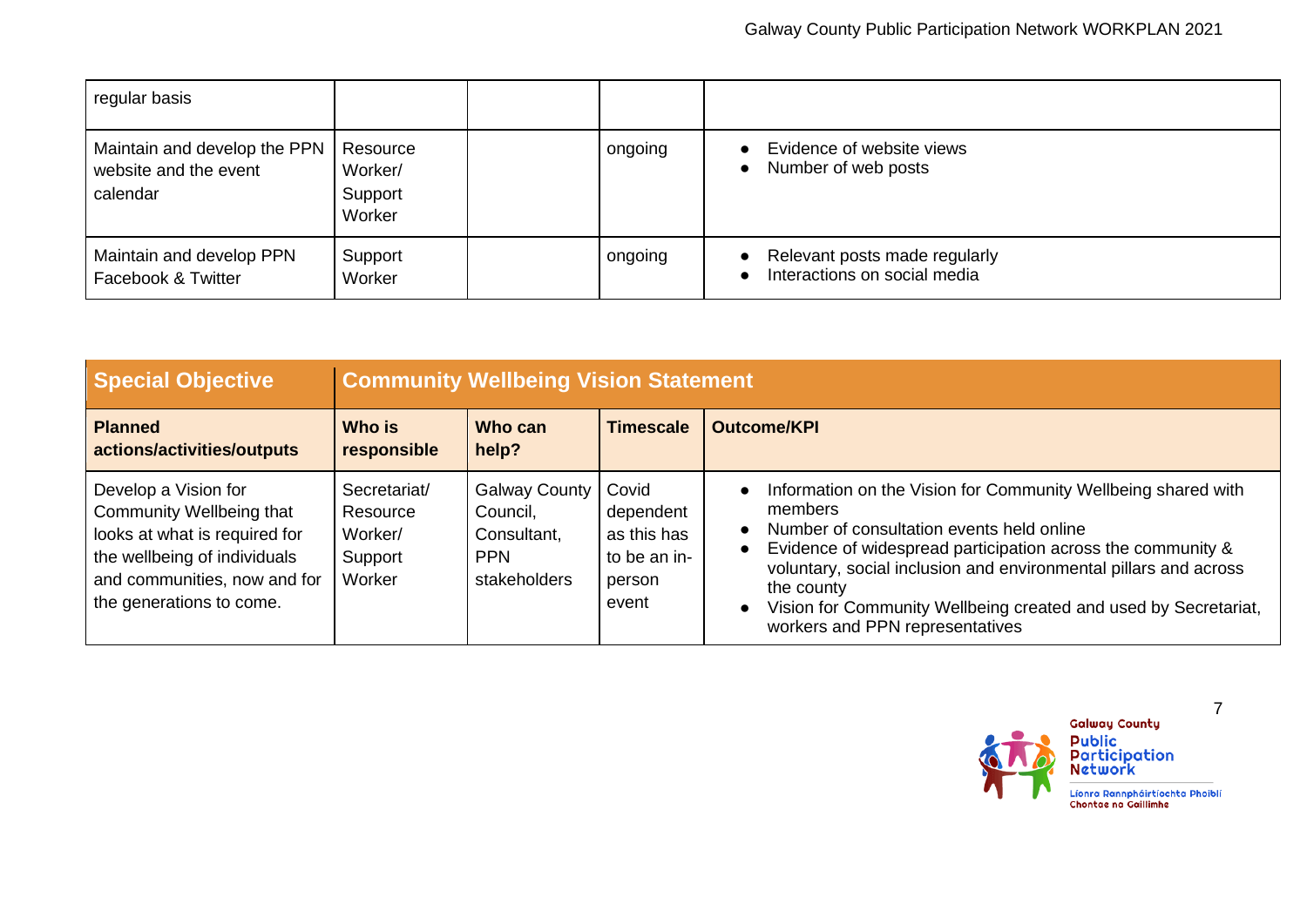| <b>Operation of the PPN</b>                                                       | Operate the PPN in a transparent, inclusive and accountable manner |                                 |                  |                                                                                                                               |  |  |
|-----------------------------------------------------------------------------------|--------------------------------------------------------------------|---------------------------------|------------------|-------------------------------------------------------------------------------------------------------------------------------|--|--|
| <b>Planned</b><br>actions/activities/outputs                                      | <b>Who is</b><br>responsible                                       | Who can<br>help?                | <b>Timescale</b> | <b>Outcome/KPI</b>                                                                                                            |  |  |
| Hold regular meetings<br>between Secretariat and PPN<br>workers                   | Secretariat/<br>Resource<br>Worker/<br>Support<br>Worker           | <b>Galway County</b><br>Council | ongoing          | Number of meetings held<br>Number of attendances at meetings<br>Minutes of meeting shared<br>PPN workers update on activities |  |  |
| <b>Hold Plenary meetings</b>                                                      | Secretariat/<br>Resource<br>Worker/<br>Support<br>Worker           | <b>PPN</b> members              | twice yearly     | 2 Plenary meetings held<br>Attendance at Plenary meetings<br>Members' input at Plenary meetings.                              |  |  |
| Financial and Annual reporting<br>for Secretariat and DRCD                        | Secretariat/<br>Resource<br>Worker                                 | <b>Galway County</b><br>Council | as<br>requested  | Reports signed and submitted.<br>$\bullet$                                                                                    |  |  |
| Monitor and evaluate annual<br>workplan on an ongoing basis.                      | Secretariat/PP<br>N members                                        |                                 | ongoing          | Evaluation information included in annual report.                                                                             |  |  |
| Ensure key decisions and<br>strategies made by the<br>Secretariat are approved by | Secretariat/<br>Resource<br>Worker                                 | PPN members                     | ongoing          | Workplan and relevant policies and procedures ratified by PPN<br>members.                                                     |  |  |



.<br>Líonra Rannpháirtíochta Phoiblí<br>Chontae na Gaillimhe